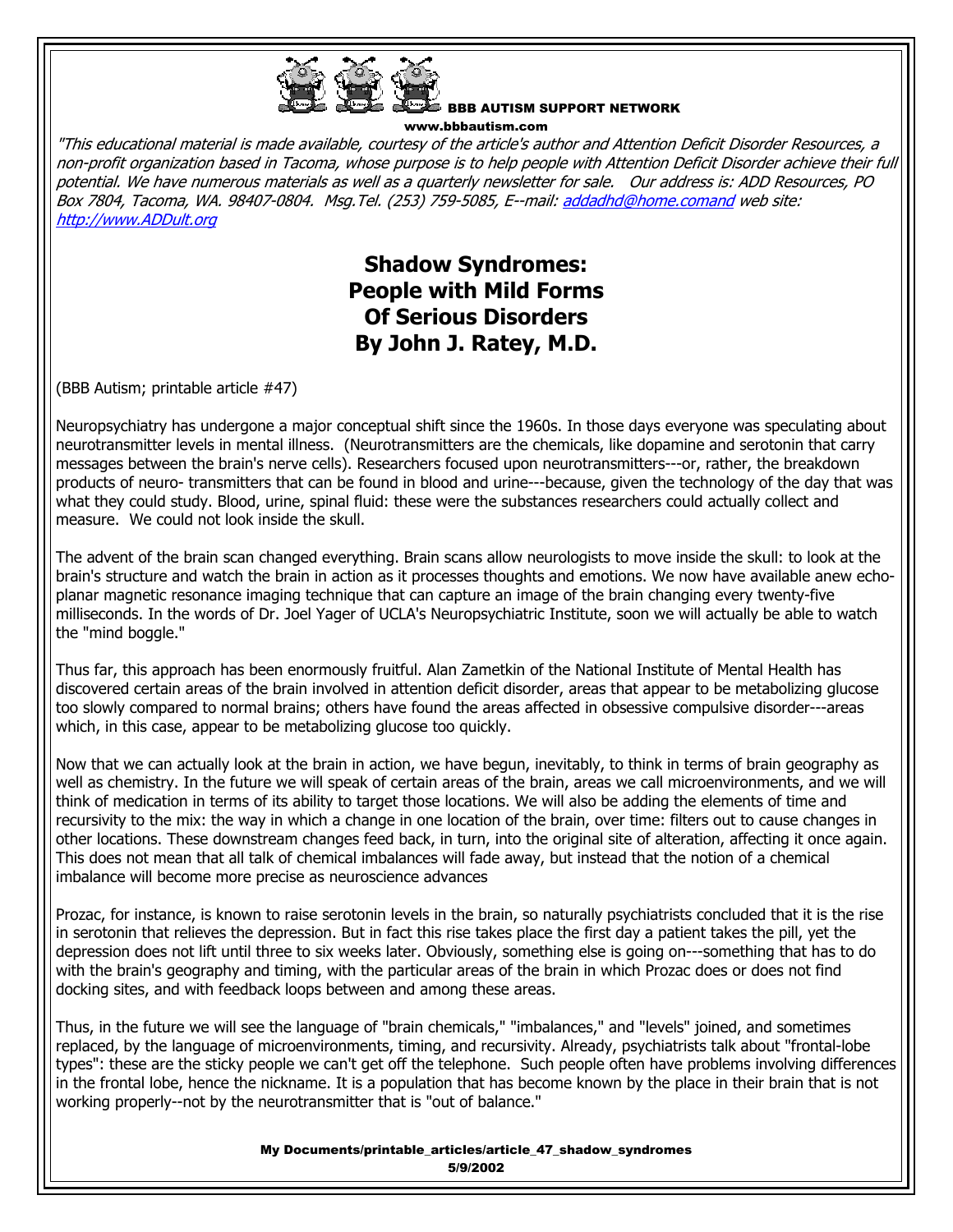

BBB AUTISM SUPPORT NETWORK w.bbbautism.com

## **Normal People and Their Problems**

When you think about life in terms of the brain's geography, you quickly develop a real appreciation for Freud's dictum that normal people are not all that normal. The brain is infinitely complex, and a difference in just one tiny area can produce major differences in behavior and emotion---either for good or for ill. Because everyone's brain is different, it is easy to see why all of us may end up with our own particular brain-based emotional difficulties, as well as with our own unique talents and strengths.

The biology of the brain's development in early life also points to the possibility that all of us may end up with our own unique mental issues. At the moment of conception tiny differences in genetic endowment from one child to the next will result in major differences in their fully developed brains. Then, as the fetal brain grows, small differences in the biology of the mother's womb (due to hormones, nutrition, viruses, drugs, cigarettes, etc.) will also produce significant differences in the finished brain. In short, the very- complexity of the brain's development makes it likely that all of us end up with parts of our brain that "grew well" and parts that did not grow so well. Every brain is unique, and every brain is going to have its talents and its problems. From the outside those problems are going to look like emotional issues, or cognitive deficits, or both.

Even if you were lucky enough to come into this world with a brain that processes information and deflects stress with the best of them, there is No guarantee of making it to middle age with those capacities intact. One of the important truths in life---a truth that is sometimes lost in the rush to the new biology---is that the biology of our brains is not fixed at birth. The brain develops in response to its environment, which means that painful life experiences leave their mark. We now- possess a fair amount of evidence indicating that psychological trauma actually alters the physical makeup of the brain, that a single episode of major depression in response to a devastating life event scars not only our souls but our gray matter as well. Moreover, some psychiatrists now speculate that, like the long-distance runner's knees, the brain's capacity to handle stress may decline with age. In short, even the golden baby who begins life with a happy face and bright eyes is likely to acquire a few dents and scrapes along the way.

Thus, whether for reasons of inborn genetics or reasons of the inevitable wear and tear of life, we may all have our mental "weaknesses." And until recently, these weaknesses were seen simply as personality flaws that we, typically, blamed on our parents. The man who can't talk about his feelings, the mother who screams at her children one moment and smothers them in kisses the next, the wallflower, the loner, the needy neighbor you can't get off the telephone: the absent-minded professor, the confirmed bachelor, the overprotective mom who won't take her children to the park for fear they might catch a bug, the husband who tantrums like a four-year old while his children cower before him, the gifted person who cannot seem to live up to his or her potential---all of these "types" have always seemed to be just that: types. The thought that such ordinary, everyday phenomena as a bad temper or an "inferiority complex" (a popular problem back in the 1950s) might have a biological basis has, until recently, not crossed our minds.

But neuropsychiatry is now discovering that a great deal of what we thought was due to (poor) upbringing in fact is heavily influenced by the genetics, structure, and neurochemistry of the brain. Every one of the troublesome personalities made famous by our popular press likely has its roots in an unsuspected brain difference: the "Peter Pan syndrome," the "Cinderella complex," the "women who love too much," the "men who can't love," the "codependent"---the list goes on. All of these people are doubtless going to turn out to have brain differences that contribute to their Peter Panness or their Cinderellaness or their co-dependentness ---differences that may also contribute to higher levels of creativity or energy or personal magnetism in their lives as well.

Of course, differences in the brain cut both ways: as studies of artists with manic- depressive illness have shown, a brain difference that handicaps us in one realm may also endow us with greater capacities in another. Our purpose in writing our recent book, Shadow Syndromes: was not to pathologize every nook and cranny of everyday life, but to offer help for those areas in which our brain differences do hurt more than help. Until now there has been no biologically based help for the difficult personalities among us because no one has suspected that their problems might have biological facets.

> My Documents/printable\_articles/article\_47\_shadow\_syndromes 5/9/2002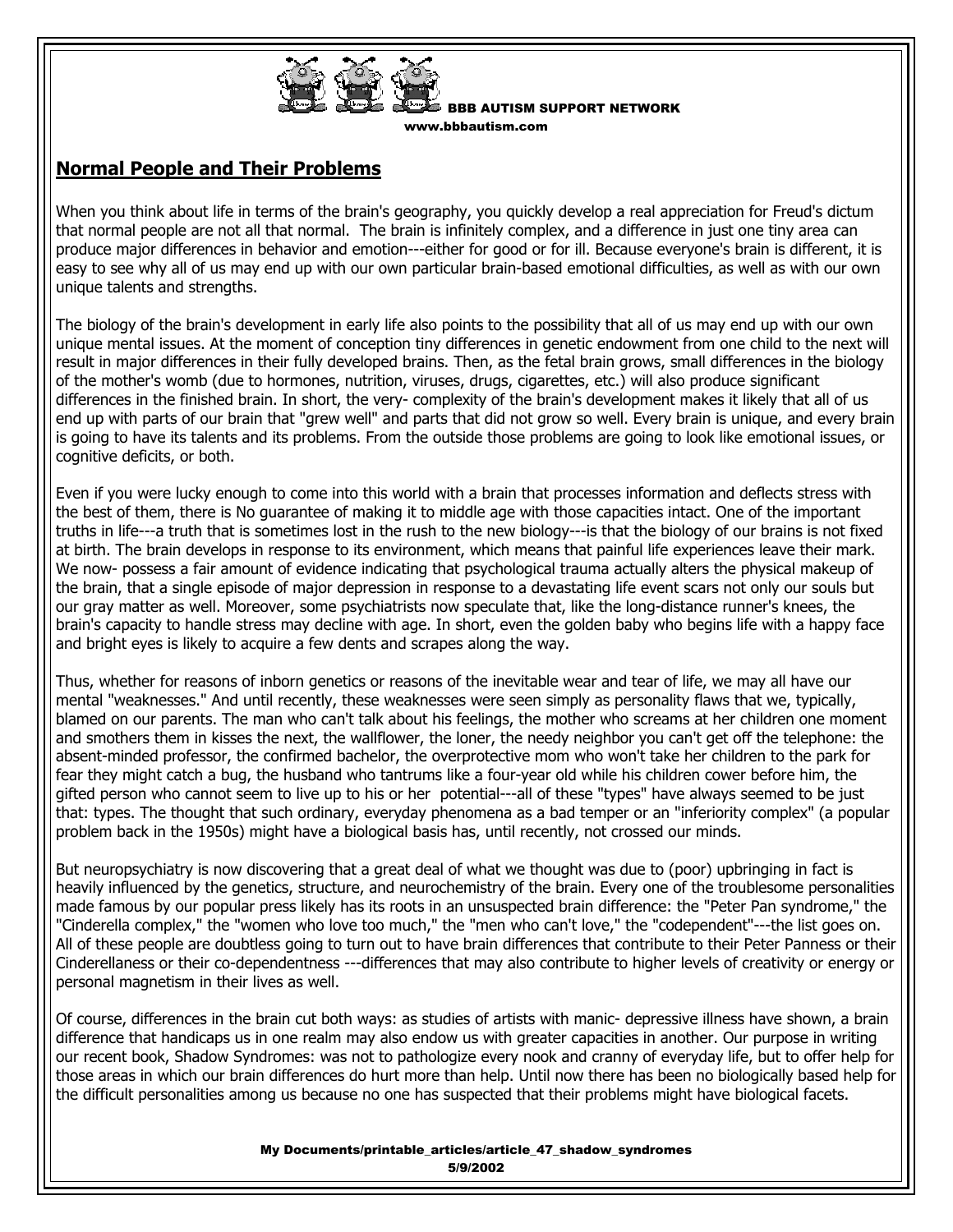

BBB AUTISM SUPPORT NETWORK w.bbbautism.com

## **Shadow Syndromes**

In order to take a closer look at normal "craziness," we can learn from the kinds of "craziness" that are not so normal. When we speak of schizophrenia or severe manic-depression, there is No question in anyone's mind that the person is ill. And it is easy enough for us to believe that these illnesses are biological in origin (though it was not so long ago that these illnesses, too, were blamed upon bad parents.)

The confusion begins when you see patients who do not fit the classic categories, but who nevertheless have very real difficulties in life. Are these difficulties due entirely to upbringing and environment, or do they, too, have some basis in the brain's biology? Modem psychiatry has been struggling to make sense of these people for fifty years. Doctors diagnose their patients according to the syndromes described in the DSM-IV, the Diagnostic and Statistical Manual, Fourth Edition. A syndrome is a set of behaviors that

 consistently appear together: a set of behaviors the patient, the doctor, or the patient's friends and family can observe and describe.

A syndrome is not at this point, a physical marker like the positive result on a test for HIV antibodies that establishes a diagnosis of HIV-positive. When a psychiatrist diagnoses the syndrome of panic disorder, for example, he cannot---yet-- perform an MRI magnetic resonance imaging) that tells him whether the patient does or does not qualify for the diagnosis (although we may be closest to such a test for this particular disorder). Instead, he looks for symptoms: a pounding chest, rapid heartbeat, shortness of breath or hyper- ventilation, sweating or coldness and changes in temperature regulation, the fear that one is having a heart attack, sometimes a feeling that the person is going to pass out, sometimes a feeling that he or she is going to go crazy. This is the set of symptoms that make up the syndrome.

The problem is, every patient is different---including every patient with the same diagnosis. As a result, the number of syndromes recognized by practicing psychiatrists has leapt in the 40 years since the first edition of the DSM appeared in 1952. That volume described 8O categories of abnormal behavior. DSM-II, published in 1968, more than doubled this number to 145 syndromes, and DSM-II raised the total to 230. DSM-IV, which appeared in 1994, lists 410 in all. What the ever-increasing number of possible diagnoses means is that a person who comes into a psychiatrist's office complaining of being "depressed," for example, could be categorized as belonging to one of four major categories ---bipolar disorder, major depression, "other specific affective disorders," or "atypical affective disorder"---with several subcategories included within each of these main categories. A patient diagnosed as bipolar could then be further characterized as mixed, manic, or depressed, for instance.) It is a complex business.

As time goes by, we find that the art of diagnosis grows ever more fragmented; seemingly sound diagnostic categories keep breaking down. Emotional problems do not fit the "concrete blocks" of the DSM-I, -II, or -III; real people come into the office with bits of this and pieces of that. A patient might show signs of panic disorder, signs of major depressive disorder, and signs of a narcissistic personality disorder all in the same package. He or she may have parts of a whole array of syndromes, and yet not suffer from all of the symptoms of any one syndrome. Or he may fit every aspect of a syndrome down to the smallest detail and yet be so mildly affected compared to either people suffering from that problem that even a good therapist might miss the diagnosis. Finally, a patient may exhibit only one or two symptoms from a particular syndrome, a condition long known as a forme~fruste in conventional medicine.

A patient with a forme fruste of Graves disease, for instance, might have the bulging eyes without the sweaty hands, rapid heartbeat, irritability, and weight loss that accompany a full-fledged case of the illness. A forme fruste is an incomplete expression of an illness, though the term is little used today. The phrase "shadow syndrome" is substituted because the meanings of the word "shadow," both literal and metaphorical, capture the nature of a mild mental disorder. In the literal sense, a shadow is an indistinct form of something all too vivid and real, just as a shadow syndrome is an indistinct and seldom obvious form of a severe disorder. And metaphorical shadows cast a pall (cast a shadow) across a day that might otherwise be sunny and clear. This is what shadow syndromes do in the realms of work and love: they cast a shadow.

> My Documents/printable\_articles/article\_47\_shadow\_syndromes 5/9/2002